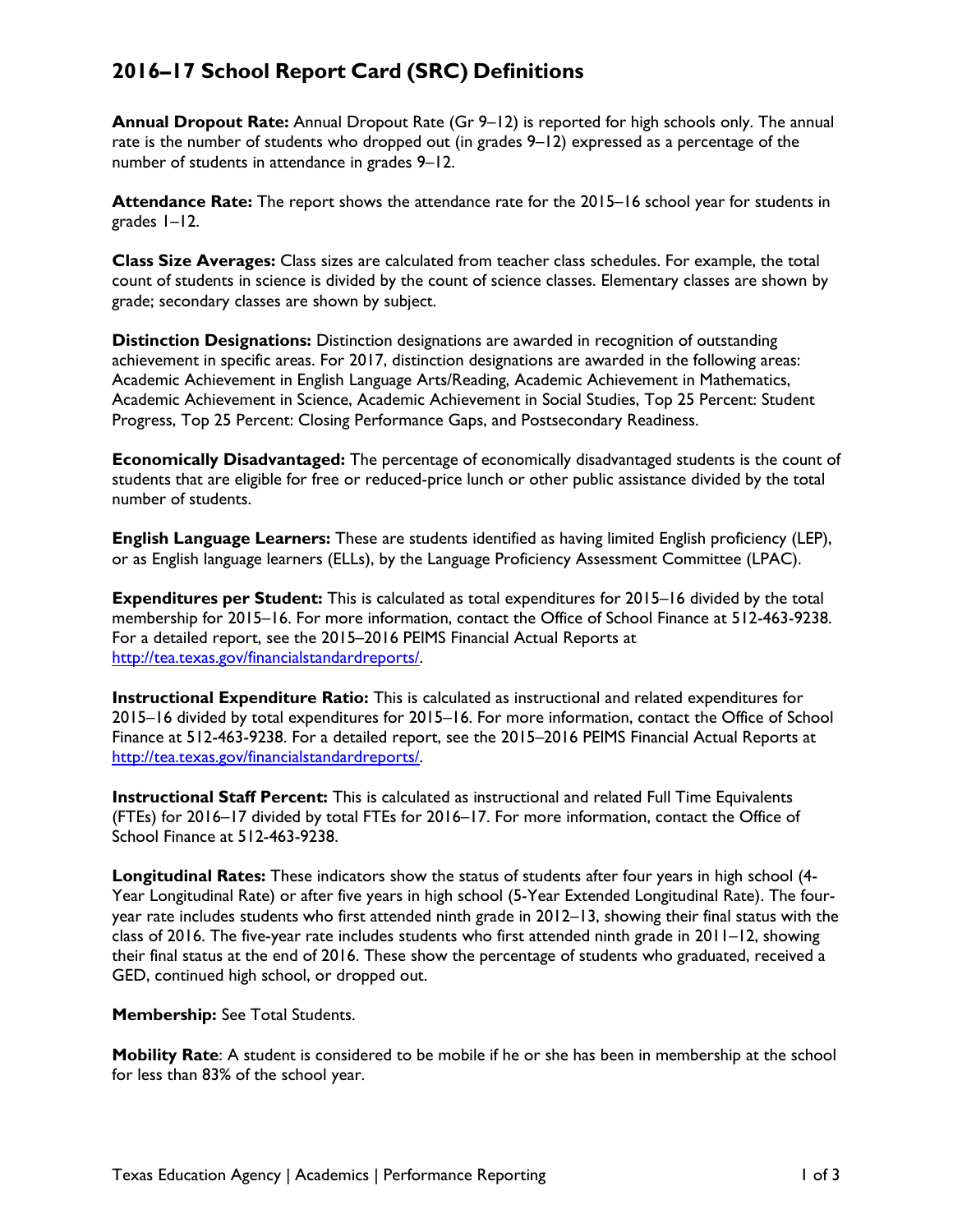## **2016–17 School Report Card (SRC) Definitions**

**Progress of Prior-Year Non-Proficient Students:** The percentage of students in grades 4–8 who did not reach the satisfactory standard on STAAR in the prior year but passed the corresponding assessment in the current year.

**Race/Ethnicity:** Students are reported as African American, Hispanic, White, American Indian, Asian, Pacific Islander, and Two or More Races.

**RHSP/DAP Graduates:** The percentage of graduates who were reported as having satisfied the course requirements for the Recommended High School Program (RHSP) or Distinguished Achievement Program (DAP). It excludes FHSP graduates.

**RHSP/DAP/FHSP-E/FHSP-DLA Graduates:** The percentage of graduates who were reported as having satisfied the course requirements for the Recommended High School Program (RHSP), Distinguished Achievement Program (DAP), Foundation High School Program (FHSP) with an endorsement (FHSP-E) or the distinguished level of achievement (FHSP-DLA).

**SAT/ACT Results:** The report provides four indicators: (1) Tested shows the percentage of graduates who took either the SAT or the ACT, (2) At/Above Criterion shows the percentage of examinees who scored at or above the "Criterion Score" of 1110 for SAT and 24 for ACT, (3) Average SAT Score, and (4) Average ACT Score. Information is shown for the classes of 2015 and 2016.

**Special Education:** The population of students served in special education programs

**STAAR:** The State of Texas Assessments of Academic Readiness (STAAR®) is a comprehensive testing program designed to measure to what extent a student has learned, understood, and is able to apply the concepts and skills expected at each tested grade level. Students are assessed in reading (grades 3–8), mathematics (grades 3–8), writing (grades 4 and 7), science (grades 5 and 8), and social studies (grade 8). End-of-course assessments are given for English Language Arts I and II, Algebra I, Biology, and U.S. History.

Measures for the STAAR are shown: STAAR Percent at Approaches Grade Level Standard or Above, which is used to determine the Index 1 score, STAAR Percent at Meets Grade Level Standard, which is used to determine the Index 4 score, STAAR Percent at Masters Grade Level Standard, which is used to determine the Index 3 score, and STAAR Percent Met or Exceeded Progress and STAAR Percent Exceeded Progress, which are used to determine the Index 2 score.

**Student Success Initiative:** The Student Success Initiative (SSI) shows performance on STAAR reading in grades 5 and 8, including performance for students who were not proficient in the past year and re-tested on the assessments.

**Total Students:** This is the total number of public school students who were reported in membership on October 28, 2016, at any grade from early childhood education through grade 12. Membership differs from enrollment because it does not include students who are served by the district for less than two hours per day. For example, the count of Total Students excludes students who attend a nonpublic school but receive some services, such as speech therapy, for less than two hours per day from their local public school.

**Special Symbols:** The 2016–17 SRC uses the following special symbols:

• An asterisk (\*) is used to mask small numbers to comply with the federal Family Educational Rights and Privacy Act (FERPA).